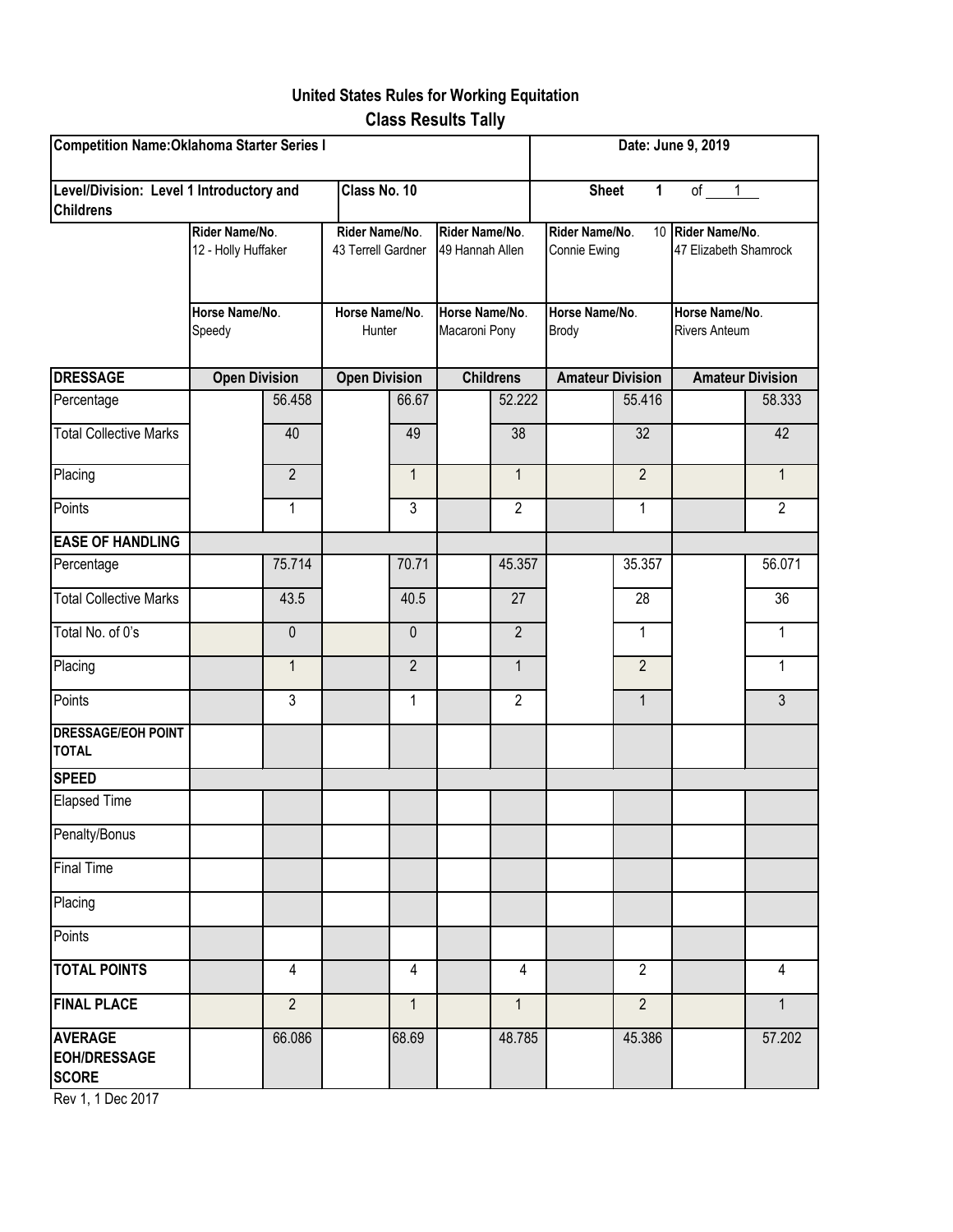## **October 20, 2019 Oklahoma Started Series Octoberfest**

| <b>Place</b>   | Percentage                       |                                                   |                                |  |  |  |  |
|----------------|----------------------------------|---------------------------------------------------|--------------------------------|--|--|--|--|
|                | <b>Trail Obstacles in Hand</b>   |                                                   |                                |  |  |  |  |
| $\mathbf{1}$   |                                  | <b>Elizabeth Shamrock</b>                         | <b>Rivers Antrim</b>           |  |  |  |  |
| 2              |                                  | Lily Allen                                        | Casey                          |  |  |  |  |
| 3              |                                  | Linda Clark                                       | Smooch                         |  |  |  |  |
|                | Sport Horse In Hand / Halter     |                                                   |                                |  |  |  |  |
| $\mathbf{1}$   | 71.25                            | <b>Terrell Gardner</b>                            | <b>Baby Girl's Free Spirit</b> |  |  |  |  |
| 2              | 68.75                            | <b>Matt Trammel</b>                               | <b>SSFR Forever Amber</b>      |  |  |  |  |
| 3              | 62.125                           | Shanti Stephenson                                 | Palomino                       |  |  |  |  |
| 4              | 55.375                           | Linda Clark                                       | Smooch                         |  |  |  |  |
|                |                                  | Showmanship                                       |                                |  |  |  |  |
| 1              | <b>JR</b>                        | Lily Allen                                        | Casey                          |  |  |  |  |
| 1              | Adult                            | Shanti Stephenson                                 | Palomino                       |  |  |  |  |
| $\overline{2}$ | Adult                            | <b>Terrell Gardner</b>                            | <b>Baby Girl's Free Spirit</b> |  |  |  |  |
| 3              | Adult                            | Matt Trammel                                      | <b>SSFR Forever Amber</b>      |  |  |  |  |
| 4              | Adult                            | Holly Huffaker                                    | Smooch                         |  |  |  |  |
|                |                                  | <b>Introductory Level Test A</b>                  |                                |  |  |  |  |
| $\mathbf{1}$   | 66.25                            | <b>Terrell Gardner</b>                            | Hunter                         |  |  |  |  |
|                | <b>Introductory Level Test B</b> |                                                   |                                |  |  |  |  |
| $\mathbf{1}$   | 72.813                           | <b>Terrell Gardner</b>                            | Hunter                         |  |  |  |  |
|                | <b>Training Level Test 2</b>     |                                                   |                                |  |  |  |  |
| $\mathbf{1}$   | 64.828                           | Janelle Williams                                  | <b>Barn Dance</b>              |  |  |  |  |
|                |                                  | <b>Training Level Test 3</b>                      |                                |  |  |  |  |
| 1              | 69.655                           | Janelle Williams                                  | <b>Barn Dance</b>              |  |  |  |  |
|                |                                  | <b>Western Dressage Introductory Level Test 1</b> |                                |  |  |  |  |
| 1              | 66.273                           | <b>Connie Ewing</b>                               | <b>Brody</b>                   |  |  |  |  |
| 2              | 59.318                           | Elizabeth Shamrock                                | <b>Rivers Antrim</b>           |  |  |  |  |
|                |                                  | Freestyle / Make your Own Class                   |                                |  |  |  |  |
| 1              | 64.107-                          | <b>Connie Ewing</b>                               | <b>Brody</b>                   |  |  |  |  |
|                |                                  | <b>English Pleasure W/T</b>                       |                                |  |  |  |  |
| $\mathbf{1}$   |                                  | Hannah Allen                                      | Macaroni Pony                  |  |  |  |  |
|                | English Command W/T / Equitation |                                                   |                                |  |  |  |  |
| $\mathbf{1}$   |                                  | Hannah Allen                                      | Macaroni Pony                  |  |  |  |  |
|                | <b>Leadline</b>                  |                                                   |                                |  |  |  |  |
| $\mathbf{1}$   |                                  | Rider Allen<br>Macaroni Pony                      |                                |  |  |  |  |
|                | <b>Walking Race</b>              |                                                   |                                |  |  |  |  |
| 1              |                                  | Rider Allen                                       | Macaroni Pony                  |  |  |  |  |
|                |                                  |                                                   |                                |  |  |  |  |
|                |                                  |                                                   |                                |  |  |  |  |